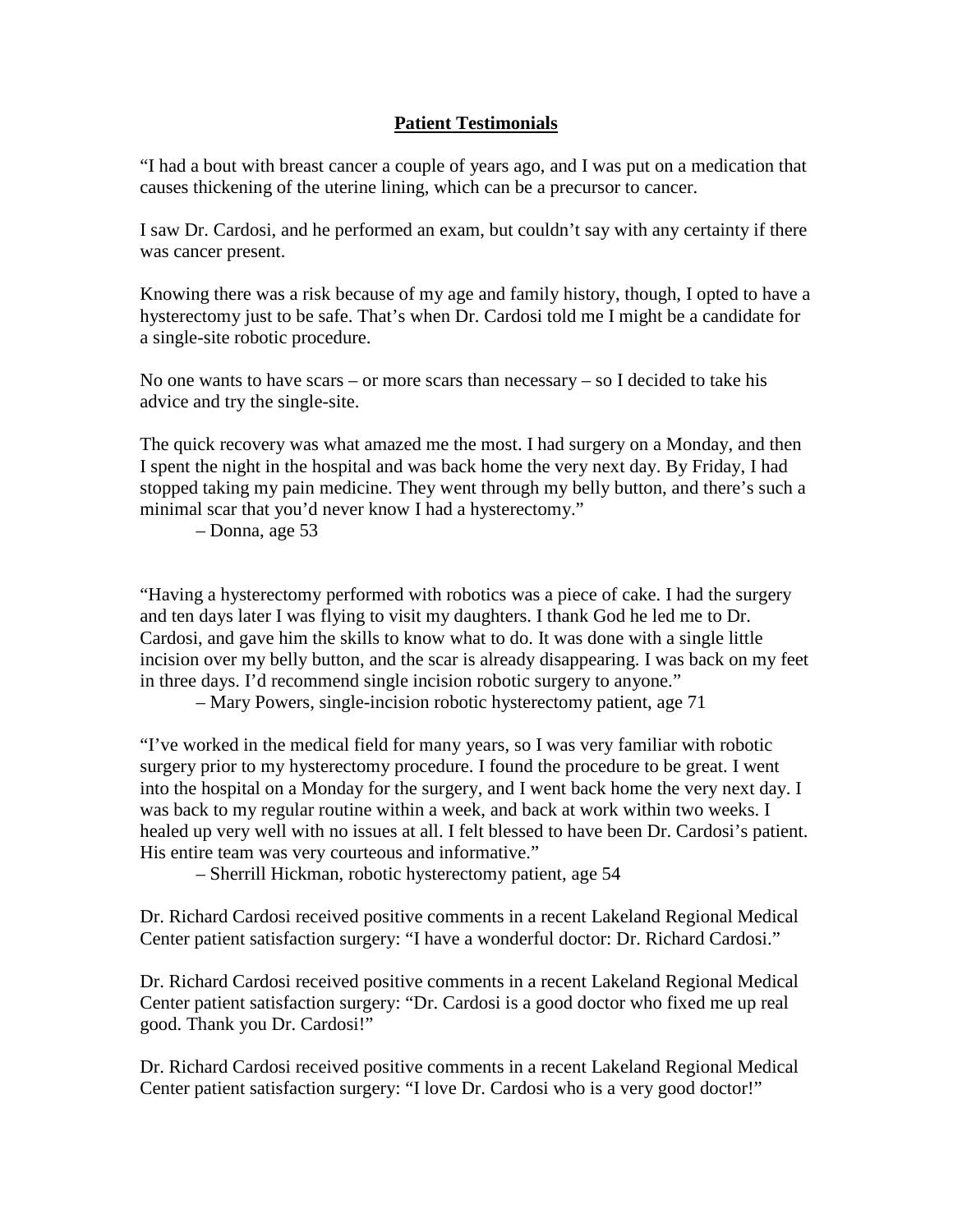Dr. Richard Cardosi received positive comments in a recent Lakeland Regional Medical Center patient satisfaction surgery: "I would not be here if it wasn't for Dr. Cardosi!"

Dr. Richard Cardosi and his staff received a thank you letter from a patient for being professional, a positive attitude and kindness given to them and their family before surgery and after.

Dr. Richard Cardosi, received positive comments in a recent Lakeland Regional Medical Center patient satisfaction survey: "Thank you Dr. Cardosi! Dr. Cardosi was excellent!"

Dr. Richard Cardosi, received positive comments in a recent Lakeland Regional Medical Center patient satisfaction survey: "He was very nice and friendly. Thank you Dr. Cardosi! Dr. Cardosi is A+++ in my book! Dr. Cardosi was very kind and explained everything to me."

Dr. Richard Cardosi, received positive comments in a recent Lakeland Regional Medical Center patient satisfaction survey: "Dr. Cardosi was wonderful!"

Dr. Richard Cardosi, received positive comments from a Lakeland Regional Medical Center patient satisfaction survey: "Dr. Cardosi is very nice and such a cutie!"

Dr. Richard Cardosi, Gynecologic/Oncology, received positive comments in a recent Lakeland Regional Medical Center patient satisfaction survey: "Dr. Cardosi has extremely good professional bedside manner and made me feel I was a person and not a number!" "Dr. Cardosi and staff are outstanding!"

Dr. Richard Cardosi and staff, Gynecologic Oncology, received a thank you card from a patient for being so nice.

Dr. Richard Cardosi and his staff, Gynecologic Oncology, received a thank you card from a patient saying thank you for your timeless dedication to your patients and profession.

Dr. Richard Cardosi and staff, Gynecologic Oncology, received a thank you card from a patient for being so nice.

Dr. Richard Cardosi and his staff, Gynecologic Oncology, received a thank you card from a patient saying thank you for your timeless dedication to your patients and profession.

A patient wrote to Dr. Saco to say that she had robotic-assisted surgery performed by Dr. Richard Cardosi, Gynecologic Oncology, and that he did an excellent job. She is now recovering nicely. His care was excellent and the Watson Clinic staff was wonderful.

Dr. Richard Cardosi is an excellent doctor. He answered all my questions and has a very upbeat and positive attitude!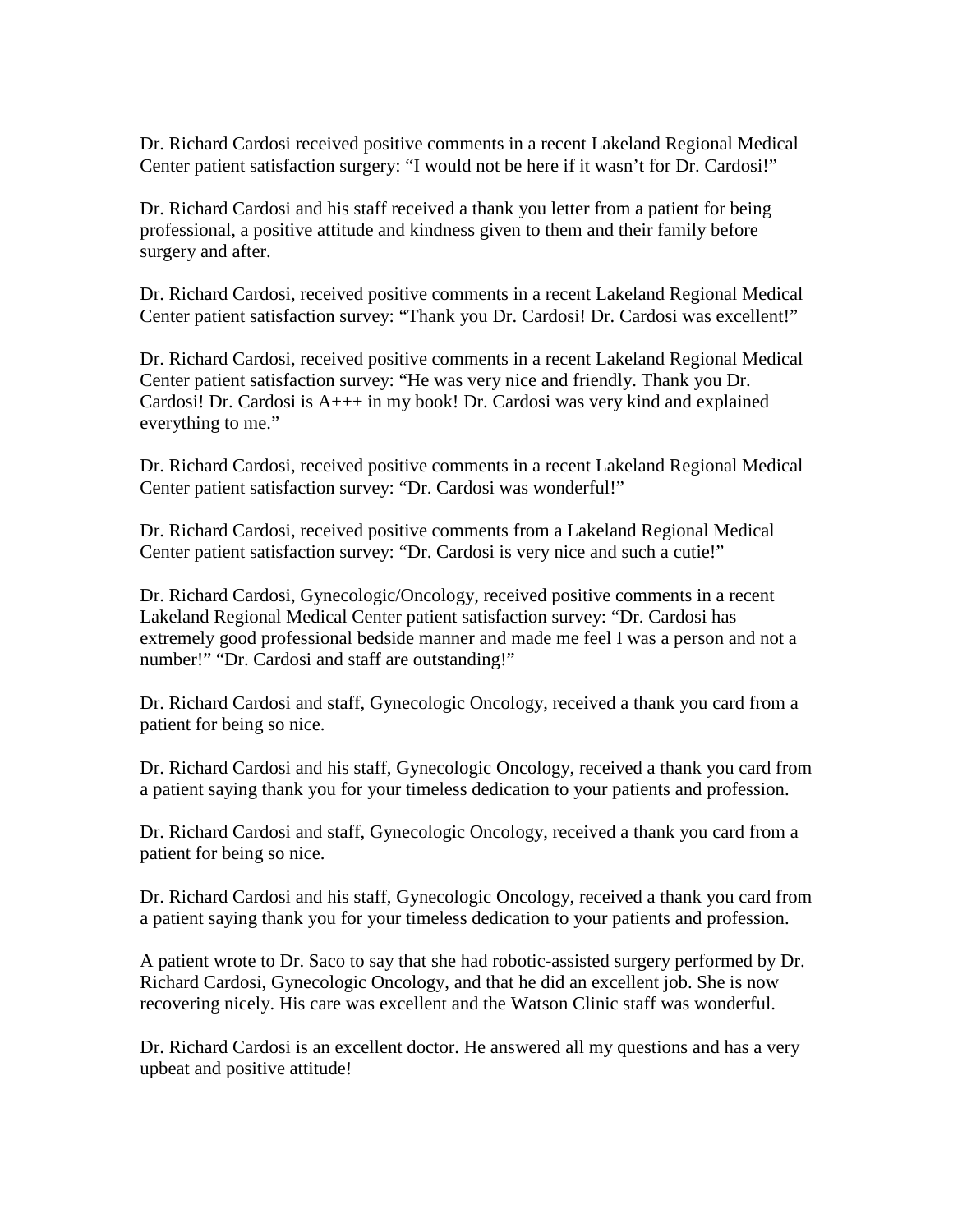Dr. Richard Cardosi, received positive comments from a Lakeland Regional Medical Center patient satisfaction survey: "Dr. Cardosi is excellent!"

Dr. Richard Cardosi, received a note from a patient to say how blessed she feels from his numerous years of experience and his skill.

A patient's daughter wrote to Dr. Richard Cardosi and his staff, for the kindness, incredible surgical skill and knowledge given to her mother. She was cared for by the "Best of the Best."

Dr. Richard Cardosi, Gynecologic/Oncology, received positive comments in a recent Lakeland Regional Medical Center patient satisfaction survey: "Dr. Cardosi spoke with me before surgery – great bedside manner!" "Dr. Cardosi is very professional and has excellent surgical results." "Dr. Cardosi is excellent and I appreciate his knowledge and care."

Dr. Richard Cardosi also received positive comments from a patient who spoke at the Sixth Annual Benefits Dinner for Talbot House Ministries this past October. The patient, who addressed a crowd of nearly 1,000 people, said, "Dr. Cardosi is an excellent doctor and he helped me through everything!"

Dr. Richard Cardosi, Gynecologic/Oncology, received positive comments in a recent Lakeland Regional Medical Center patient satisfaction survey: "Dr. Cardosi is very good. My healing process depends on him!"

Dr. Richard Cardosi, Gynecologic/Oncology, received positive comments in a recent Lakeland Regional Medical Center patient satisfaction survey: "Dr. Cardosi is an excellent doctor!"

Dr. Richard Cardosi, Gynecologic/Oncology, received positive comments in a recent Lakeland Regional Medical Center patient satisfaction survey: "Dr. Cardosi is great!" "My doctor was very good!"

A patient's daughter wrote to thank Dr. Richard Cardosi, Carmela Wilke, and Krista Fischer, Gynecology Oncology, for the wonderful care and deep concern shown to her mother over the past two years.

Dr. Richard Cardosi, Gynecology Oncology, received a note from a patient saying how impressed she has been with his expertise during the treatment of her cancer.

A patient wrote to Dr. Richard Cardosi, Gynecology Oncology, to thank him and his staff for treating her so kindly when she was in his office. Everyone was wonderful.

Dr. Cardosi also received a note from a patient who said his nurses were very caring and that he has done a great job for her.